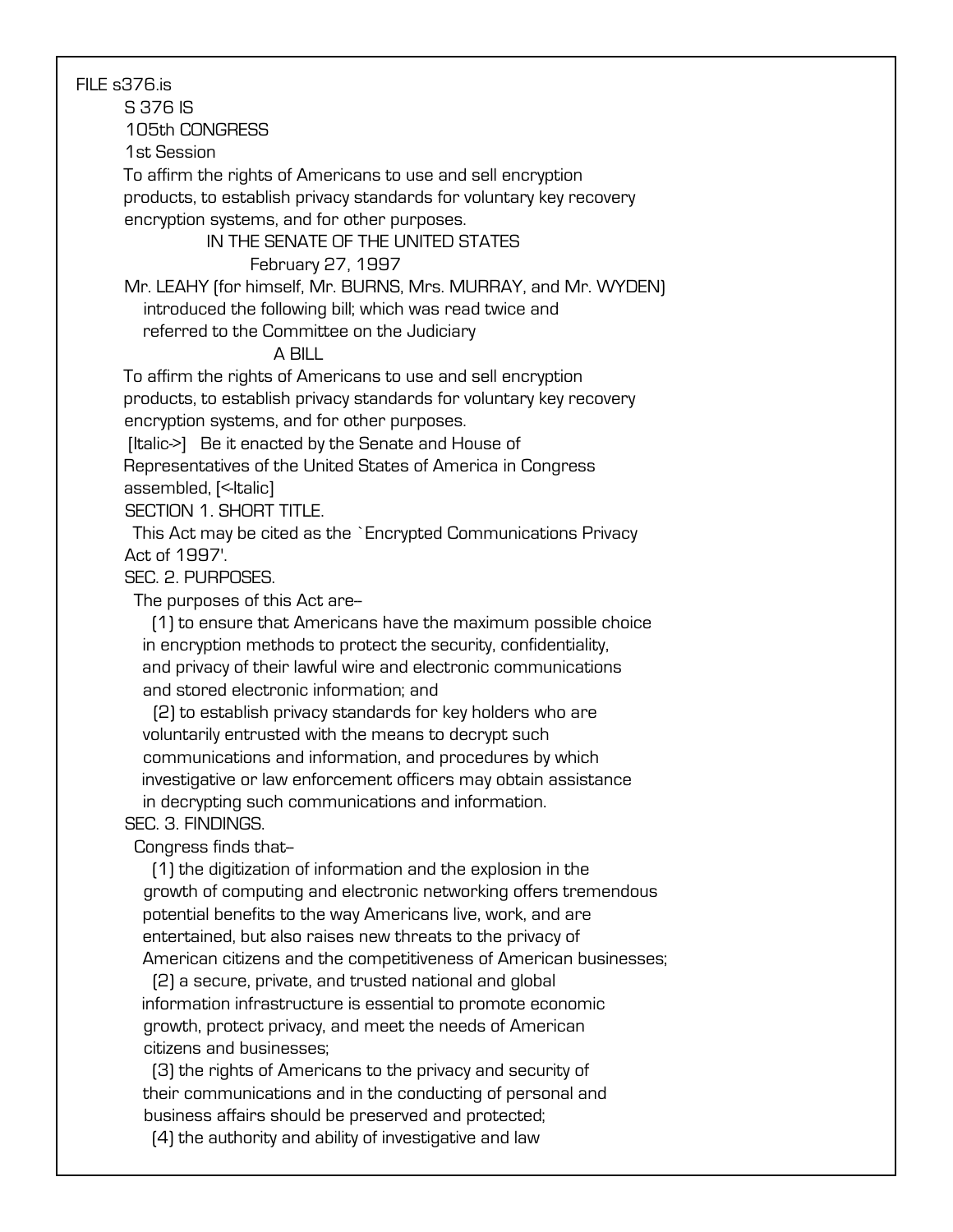enforcement officers to access and decipher, in a timely manner and as provided by law, wire and electronic communications and stored electronic information necessary to provide for public safety and national security should also be preserved;

 (5) individuals will not entrust their sensitive personal, medical, financial, and other information to computers and computer networks unless the security and privacy of that information is assured;

 (6) business will not entrust their proprietary and sensitive corporate information, including information about products, processes, customers, finances, and employees, to computers and computer networks unless the security and privacy of that information is assured;

 (7) encryption technology can enhance the privacy, security, confidentiality, integrity, and authenticity of wire and electronic communications and stored electronic information;

 (8) encryption techniques, technology, programs, and products are widely available worldwide;

 (9) Americans should be free to use lawfully whatever particular encryption techniques, technologies, programs, or products developed in the marketplace they desire to use in order to interact electronically worldwide in a secure, private, and confidential manner;

(10) American companies should be free--

 (A) to compete and to sell encryption technology, programs, and products; and

 (B) to exchange encryption technology, programs, and products through the use of the Internet, as the Internet is rapidly emerging as the preferred method of distribution of computer software and related information;

 (11) there is a need to develop a national encryption policy that advances the development of the national and global information infrastructure, and preserves the right to privacy of Americans and the public safety and national security of the United States;

 (12) there is a need to clarify the legal rights and responsibilities of key holders who are voluntarily entrusted with the means to decrypt wire and electronic communications and stored electronic information;

 (13) Congress and the American people have recognized the need to balance the right to privacy and the protection of the public safety with national security;

 (14) the Constitution permits lawful electronic surveillance by investigative or law enforcement officers and the seizure of stored electronic information only upon compliance with stringent standards and procedures; and

 (15) there is a need to clarify the standards and procedures by which investigative or law enforcement officers obtain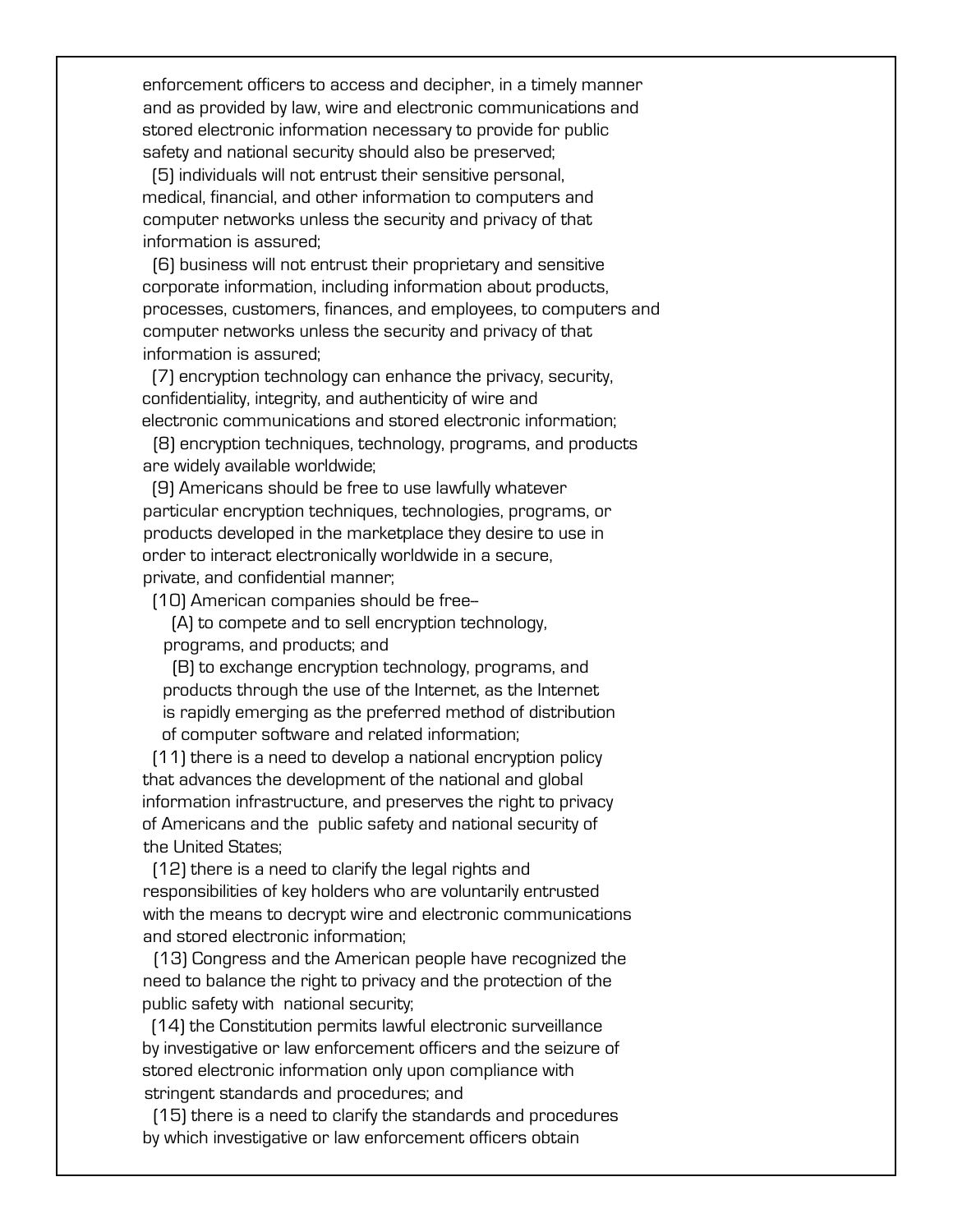assistance from key holders who--

 (A) are voluntarily entrusted with the means to decrypt wire and electronic communications and stored electronic information; or

 (B) have information that enables the decryption of such communications and information.

SEC. 4. DEFINITIONS.

 As used in this Act, the terms `decryption key', `encryption', `key holder', and `State' have the same meanings as in section 2801 of title 18, United States Code, as added by section 6 of this Act. SEC. 5. FREEDOM TO USE ENCRYPTION.

 (a) LAWFUL USE OF ENCRYPTION- Except as provided in this Act and the amendments made by this Act, it shall be lawful for any person within any State, and by any United States person in a foreign country, to use any encryption, regardless of encryption algorithm selected, encryption key length chosen, or implementation technique or medium used.

 (b) PROHIBITION ON MANDATORY KEY RECOVERY OR KEY ESCROW ENCRYPTION- Neither the Federal Government nor a State may require, as a condition of a sale in interstate commerce, that a decryption key be given to another person.

 (c) GENERAL CONSTRUCTION- Nothing in this Act or the amendments made by this Act shall be construed to--

(1) require the use by any person of any form of encryption;

(2) limit or affect the ability of any person to use

encryption without a key recovery function; or

 (3) limit or affect the ability of any person who chooses to use encryption with a key recovery function to select the key holder, if any, of the person's choice.

 SEC. 6. ENCRYPTED WIRE OR ELECTRONIC COMMUNICATIONS AND STORED ELECTRONIC COMMUNICATIONS.

 (a) IN GENERAL- Part I of title 18, United States Code, is amended by inserting after chapter 123 the following new chapter:

[BOLD->] `CHAPTER 125-ENCRYPTED WIRE OR ELECTRONIC COMMUNICATIONS AND STORED ELECTRONIC INFORMATION [<-BOLD]

`Sec.

`2801. Definitions.

`2802. Prohibited acts by key holders.

`2803. Reporting requirements.

`2804. Unlawful use of encryption to obstruct justice.

`2805. Freedom to sell encryption products.

 `2806. Requirements for release of decryption key or provision of encryption assistance to a foreign country.

`Sec. 2801. Definitions

`In this chapter--

 `(1) the term `decryption key' means the variable information used in or produced by a mathematical formula, code, or algorithm, or any component thereof, used to decrypt a wire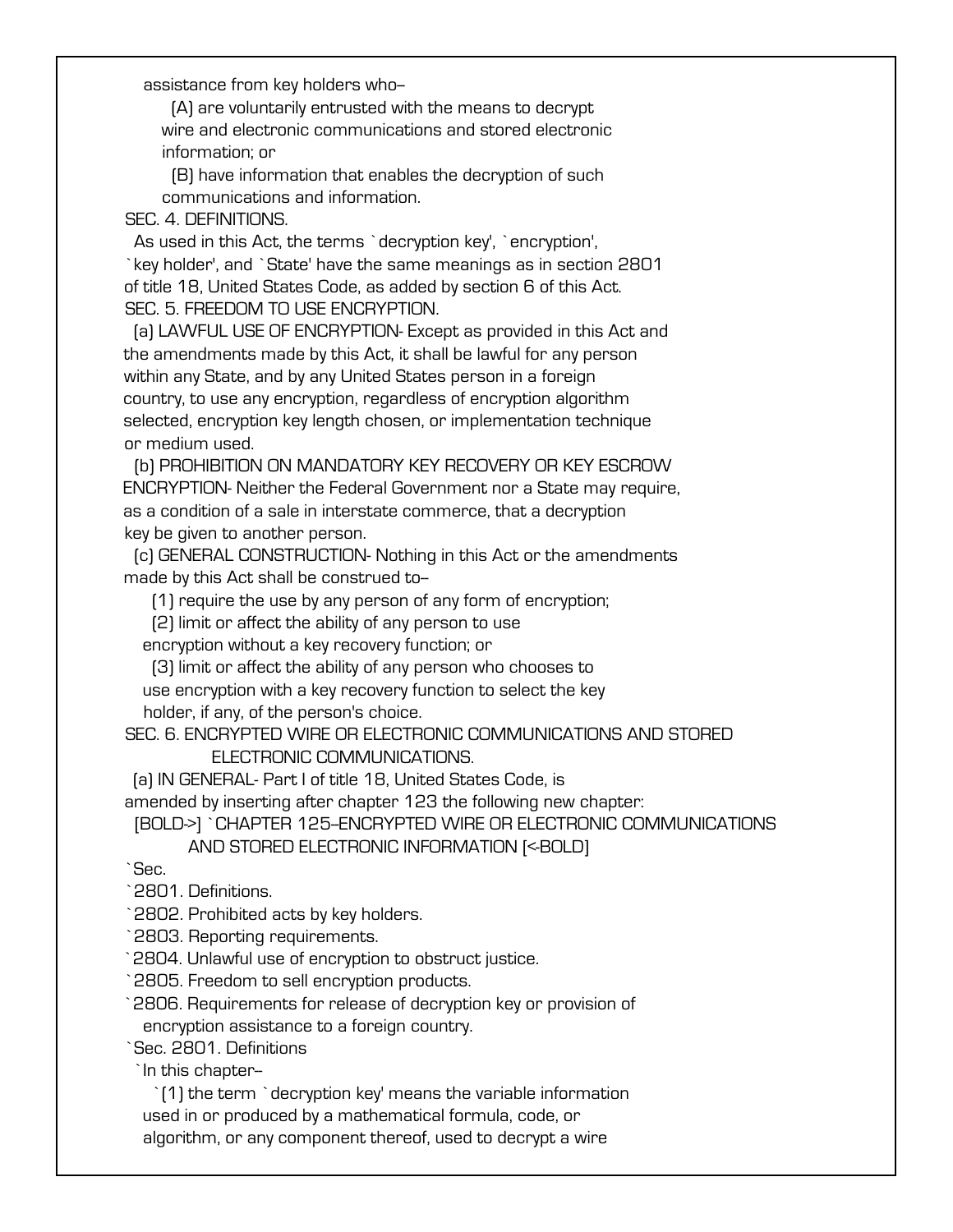communication or electronic communication or stored electronic information that has been encrypted;

 `(2) the term `decryption assistance' means assistance which provides or facilitates access to the plain text of an encrypted wire communication or electronic communication or stored electronic information;

 `(3) the term `encryption' means the scrambling of wire communications or electronic communications or stored electronic information using mathematical formulas or algorithms in order to preserve the confidentiality, integrity, or authenticity of such communications or information and prevent unauthorized recipients from accessing or altering such communications or information;

 `(4) the term `key holder' means a person (including a Federal agency) located within the United States who--

 `(A) is voluntarily entrusted by another independent person with the means to decrypt that person's wire communications or electronic communications or stored electronic information for the purpose of subsequent decryption of such communications or information; or

 `(B) has information that enables the decryption of such communications or information for such purpose; and `(5) the terms `person', `State', `wire communication', `electronic communication', `investigative or law enforcement officer', `judge of competent jurisdiction', and `electronic storage' have the same meanings given such terms in section 2510 of this title.

`Sec. 2802. Prohibited acts by key holders

 `(a) UNAUTHORIZED RELEASE OF KEY- Except as provided in subsection (b), any key holder who releases a decryption key or provides decryption assistance shall be subject to the criminal penalties provided in subsection (e) and to civil liability as provided in subsection (f).

 `(b) AUTHORIZED RELEASE OF KEY- A key holder shall only release a decryption key in the possession or control of the key holder or provide decryption assistance with respect to the key--

 `(1) with the lawful consent of the person whose key is possessed or controlled by the key holder;

 `(2) as may be necessarily incident to the provision of service relating to the possession or control of the key by the key holder; or

`(3) upon compliance with subsection (c)--

 `(A) to investigative or law enforcement officers authorized to intercept wire communications or electronic communications under chapter 119 of this title;

 `(B) to a governmental entity authorized to require access to stored wire and electronic communications and transactional records under chapter 121 of this title; or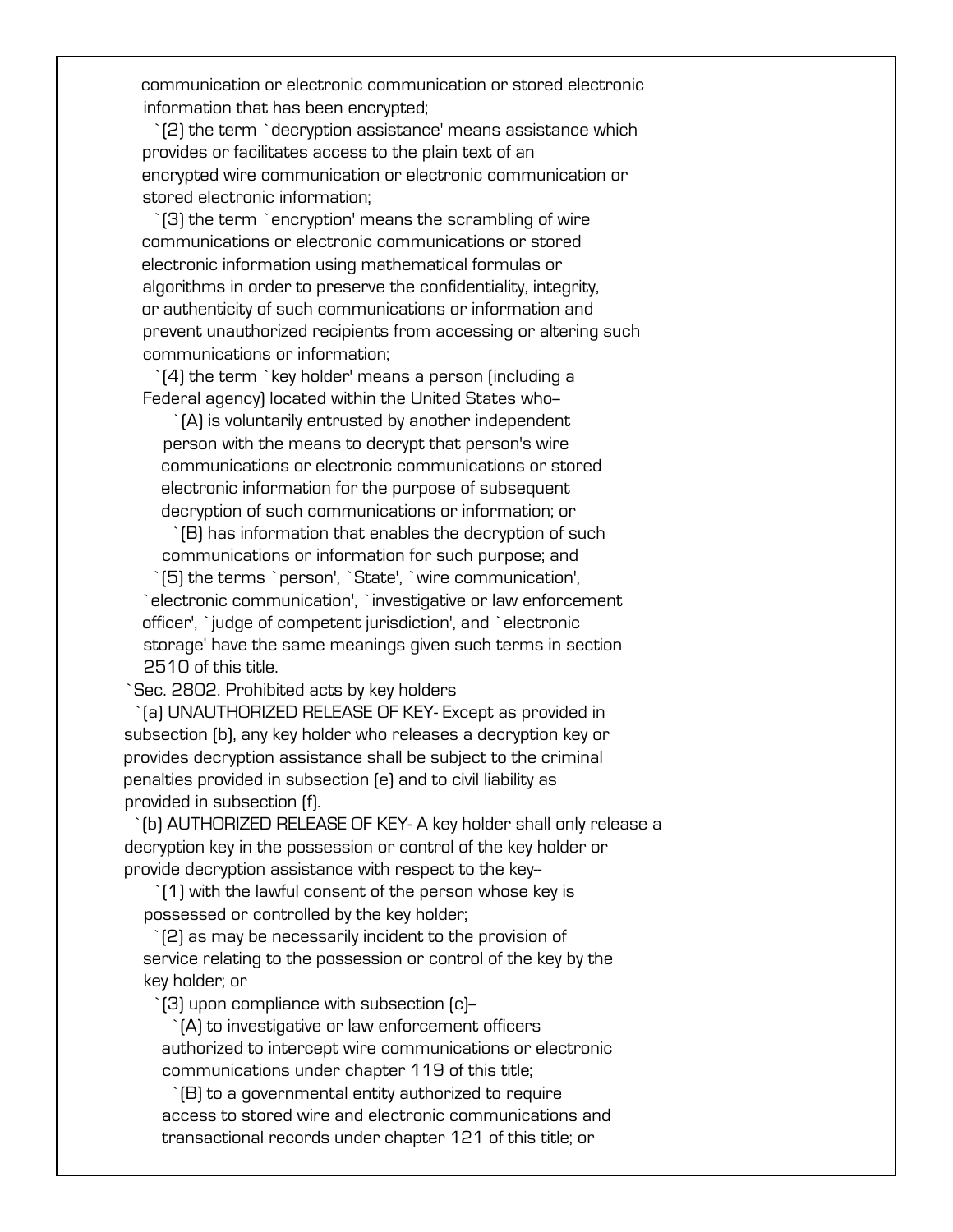`(C) to a governmental entity authorized to seize or

compel the production of stored electronic information.

 `(c) REQUIREMENTS FOR RELEASE OF DECRYPTION KEY OR PROVISION OF DECRYPTION ASSISTANCE-

 `(1) WIRE AND ELECTRONIC COMMUNICATIONS- (A) A key holder may release a decryption key or provide decryption assistance to an investigative or law enforcement officer if--

`(i) the key holder is given--

`(I) a court order--

 `(aa) signed by a judge of competent jurisdiction directing such release or assistance; and

 `(bb) issued upon a finding that the decryption key or decryption assistance sought is necessary for the decryption of a communication that the investigative or law enforcement officer is authorized to intercept pursuant to chapter 119 of this title; or

 `(II) a certification in writing by a person specified in section 2518(7) of this title, or the Attorney General, stating that-

`(aa) no court order is required by law;

 `(bb) the conditions set forth in section 2518(7) of this title have been met; and

`(cc) the release or assistance is required;

`(ii) the order or certification under clause (i)--

 `(I) specifies the decryption key or decryption assistance being sought; and

`(II) identifies the termination date of the period

for which the release or assistance is authorized; and

 `(iii) in compliance with the order or certification, the key holder provides only the release or decryption assistance necessary for the access specified in the order or certification.

 `(B) If an investigative or law enforcement officer receives a decryption key or decryption assistance under this paragraph for purposes of decrypting wire communications or electronic communications, the judge issuing the order authorizing the interception of such communications shall, as part of the inventory required to be served pursuant to subsection (7)(b) or (8)(d) of section 2518 of this title, cause to be served on the persons named in the order, or the application for the order, and on such other parties as the judge may determine in the interests of justice, notice of the receipt of the key or decryption assistance, as the case may be, by the officer.

 `(2) STORED WIRE AND ELECTRONIC COMMUNICATIONS AND STORED ELECTRONIC INFORMATION- (A) A key holder may release a decryption key or provide decryption assistance to a governmental entity requiring disclosure of stored wire and electronic communications and transactional records under chapter 121 of this title only if the key holder is directed to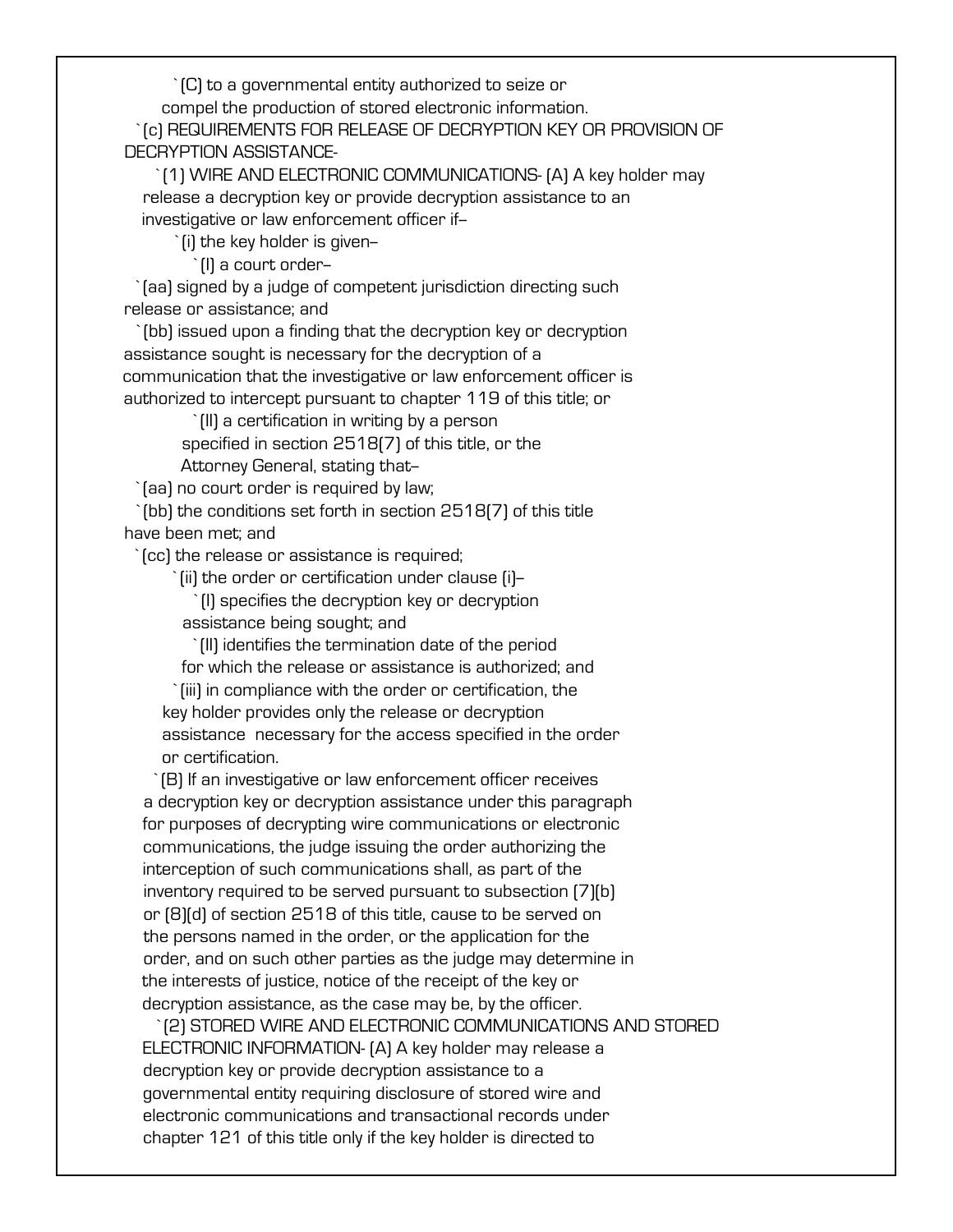release the key or give such assistance pursuant to a court order issued upon a finding that the decryption key or decryption assistance sought is necessary for the decryption of communications or records the disclosure of which the governmental entity is authorized to require under section 2703 of this title.

 `(B) A key holder may release a decryption key or provide decryption assistance under this subsection to a governmental entity seizing or compelling production of stored electronic information only if the key holder is directed to release the key or give such assistance pursuant to a court order issued upon a finding that the decryption key or decryption assistance sought is necessary for the decryption of stored electronic information--

 `(i) that the governmental entity is authorized to seize; or

 `(ii) the production of which the governmental entity is authorized to compel.

 `(C) A court order directing the release of a decryption key or the provision of decryption assistance under subparagraph (A) or (B) shall specify the decryption key or decryption assistance being sought. A key holder may provide only such release or decryption assistance as is necessary for access to the communications, records, or information covered by the court order.

 `(D) If a governmental entity receives a decryption key or decryption assistance under this paragraph for purposes of obtaining access to stored wire and electronic communications or transactional records under section 2703 of this title, the notice required with respect to such access under subsection (b) of such section shall include notice of the receipt of the key or assistance, as the case may be, by the entity.

 `(3) USE OF KEY- (A) An investigative or law enforcement officer or governmental entity to which a decryption key is released under this subsection may use the key only in the manner and for the purpose and period expressly provided for in the certification or court order authorizing such release and use. Such period may not exceed the duration of the interception for which the key was released or such other period as the court, if any, may allow.

 `(B) Not later than the end of the period authorized for the release of a decryption key, the investigative or law enforcement officer or governmental entity to which the key is released shall destroy and not retain the key and provide a certification that the key has been destroyed to the issuing court, if any.

 `(4) NONDISCLOSURE OF RELEASE- No key holder, officer, employee, or agent thereof may disclose the release of an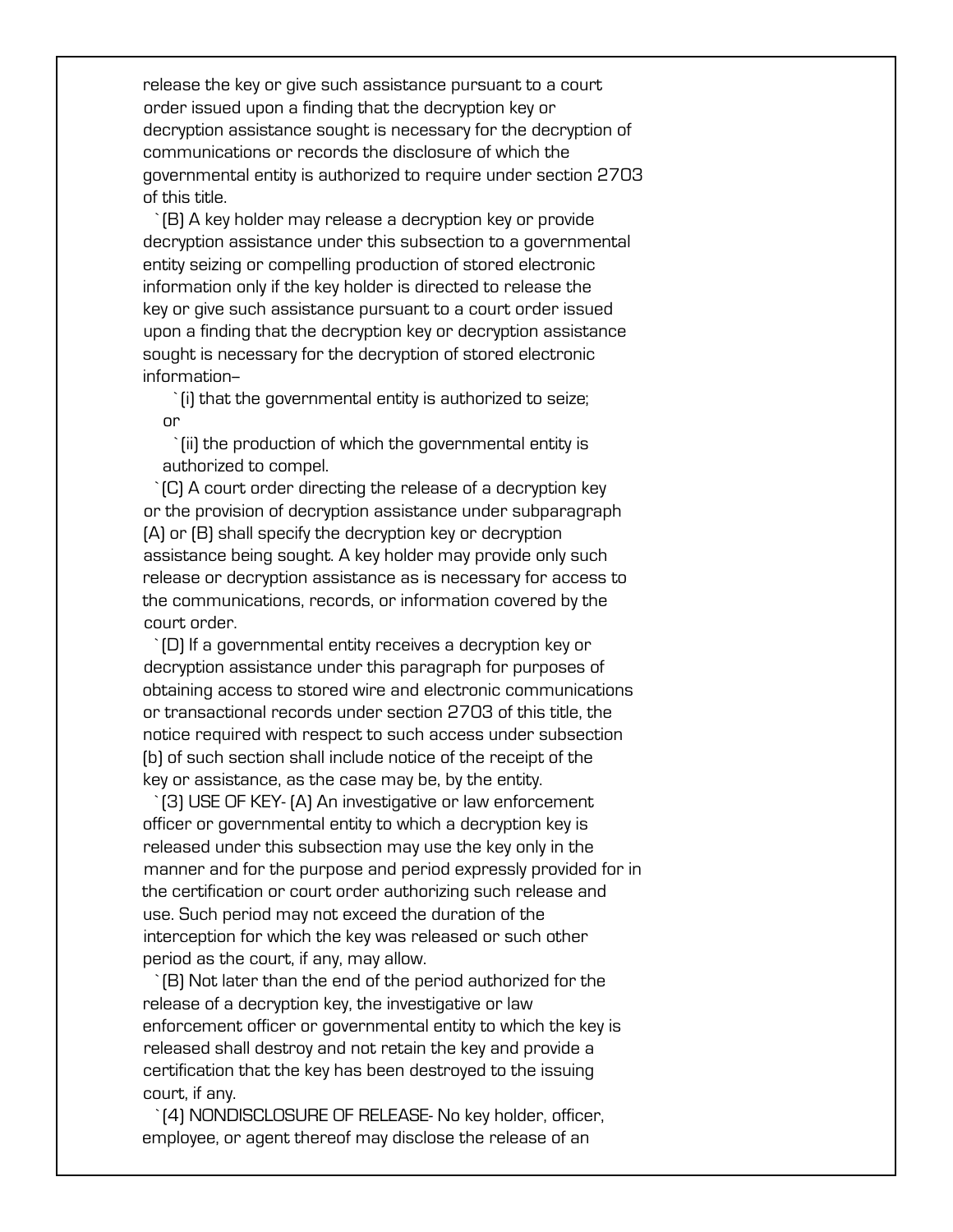encryption key or the provision of decryption assistance under subsection (b)(3), except as otherwise required by law or legal process and then only after prior notification to the Attorney General or to the principal prosecuting attorney of a State or of a political subdivision of a State, as appropriate. `(d) RECORDS OR OTHER INFORMATION HELD BY KEY HOLDERS-

 `(1) IN GENERAL- A key holder may not disclose a record or other information (not including the key or the contents of communications) pertaining to any person, which record or information is held by the key holder in connection with its control or possession of a decryption key, except-

 `(A) with the lawful consent of the person whose key is possessed or controlled by the key holder; or

 `(B) to an investigative or law enforcement officer pursuant to a warrant, subpoena, court order, or other lawful process authorized by Federal or State law.

 `(2) CERTAIN NOTICE NOT REQUIRED- An investigative or law enforcement officer receiving a record or information under paragraph (1)(B) is not required to provide notice of such receipt to the person to whom the record or information pertains.

 `(3) LIABILITY FOR CIVIL DAMAGES- Any disclosure in violation of this subsection shall render the person committing the violation liable for the civil damages provided for in subsection (f).

 `(e) CRIMINAL PENALTIES- The punishment for an offense under subsection (a) is--

 `(1) if the offense is committed for a tortious, malicious, or illegal purpose, or for purposes of direct or indirect commercial advantage or private commercial gain--

 `(A) a fine under this title or imprisonment for not more than 1 year, or both, in the case of a first offense; or

 `(B) a fine under this title or imprisonment for not more than 2 years, or both, in the case of a second or

subsequent offense; and

 `(2) in any other case where the offense is committed recklessly or intentionally, a fine of not more than \$5,000 or imprisonment for not more than 6 months, or both.

`(f) CIVIL DAMAGES-

 `(1) IN GENERAL- Any person aggrieved by any act of a person in violation of subsection (a) or (d) may in a civil action recover from such person appropriate relief.

 `(2) RELIEF- In an action under this subsection, appropriate relief includes--

 `(A) such preliminary and other equitable or declaratory relief as may be appropriate;

 `(B) damages under paragraph (3) and punitive damages in appropriate cases; and

`(C) a reasonable attorney's fee and other litigation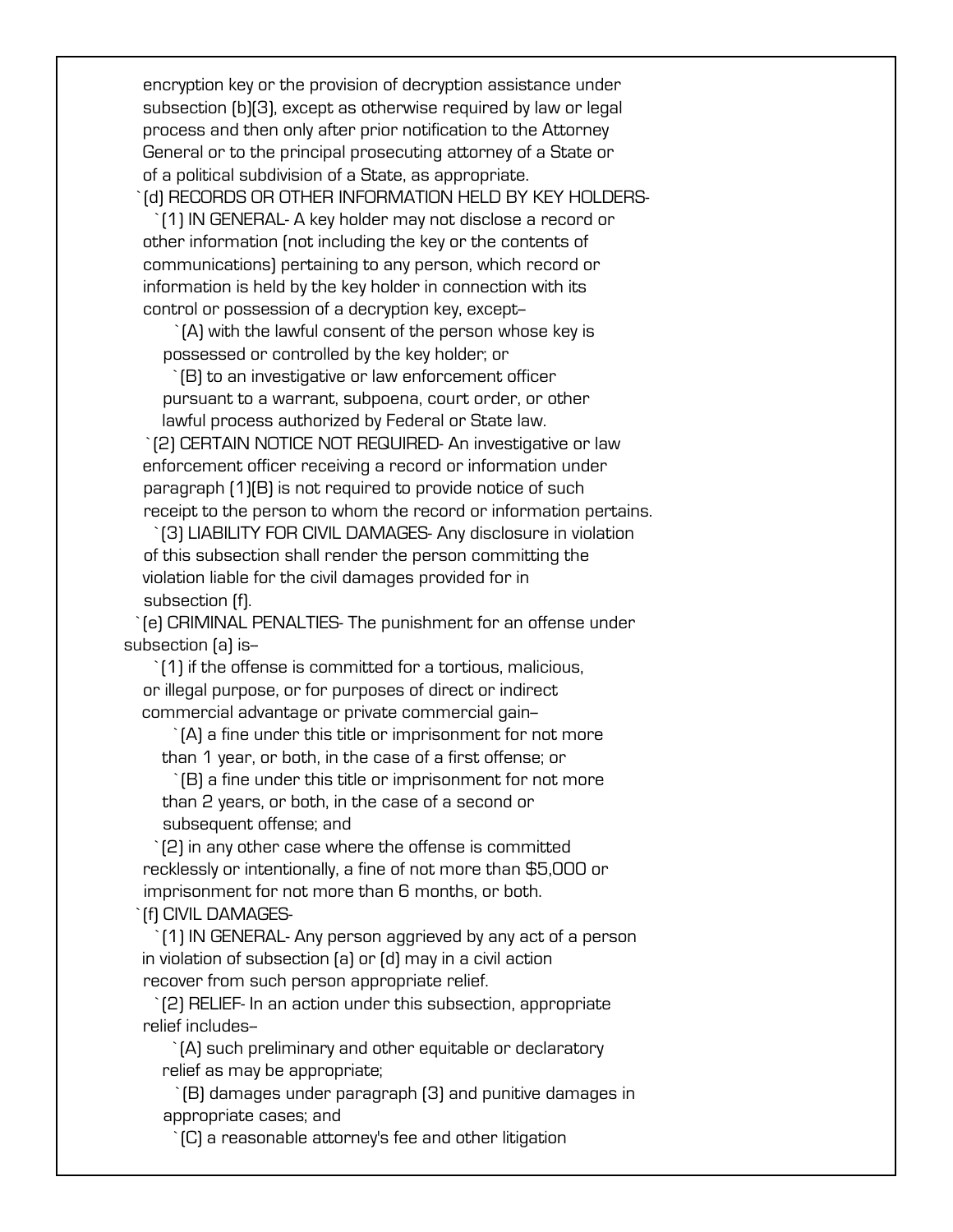costs reasonably incurred.

 `(3) COMPUTATION OF DAMAGES- The court may assess as damages the greater of-

 `(A) the sum of the actual damages suffered by the plaintiff and any profits made by the violator as a result of the violation; or

`(B) statutory damages in the amount of \$5,000.

 `(4) LIMITATION- A civil action under this subsection shall be commenced not later than 2 years after the date on which the plaintiff first knew or should have known of the violation.

 `(g) DEFENSE- It shall be a complete defense against any civil or criminal action brought under this chapter that the defendant acted in good faith reliance upon a warrant, subpoena, or court order or other statutory authorization.

`Sec. 2803. Reporting requirements

 `(a) IN GENERAL- In reporting to the Administrative Office of the United States Courts as required under section 2519(2) of this title, the Attorney General, an Assistant Attorney General specially designated by the Attorney General, the principal prosecuting attorney of a State, or the principal prosecuting attorney of any political subdivision of a State shall report on the number of orders and extensions served on key holders under this chapter to obtain access to decryption keys or decryption assistance and the offenses for which the orders and extensions were obtained.

 `(b) REQUIREMENTS- The Director of the Administrative Office of the United States Courts shall include in the report transmitted t o Congress under section 2519(3) of this title the number of orders and extensions served on key holders to obtain access to decryption keys or decryption assistance and the offenses for which the orders and extensions were obtained.

`Sec. 2804. Unlawful use of encryption to obstruct justice

 `Whoever willfully endeavors by means of encryption to obstruct, impede, or prevent the communication to an investigative or law enforcement officer of information in furtherance of a felony that may be prosecuted in a court of the United States shall--

 `(1) in the case of a first conviction, be sentenced to imprisonment for not more than 5 years, fined under this title, or both; or

 `(2) in the case of a second or subsequent conviction, be sentenced to imprisonment for not more than 10 years, fined under this title, or both.

`Sec. 2805. Freedom to sell encryption products

 `(a) IN GENERAL- It shall be lawful for any person within any State to sell in interstate commerce any encryption, regardless of encryption algorithm selected, encryption key length chosen, or implementation technique or medium used.

`(b) CONTROL OF EXPORTS BY SECRETARY OF COMMERCE-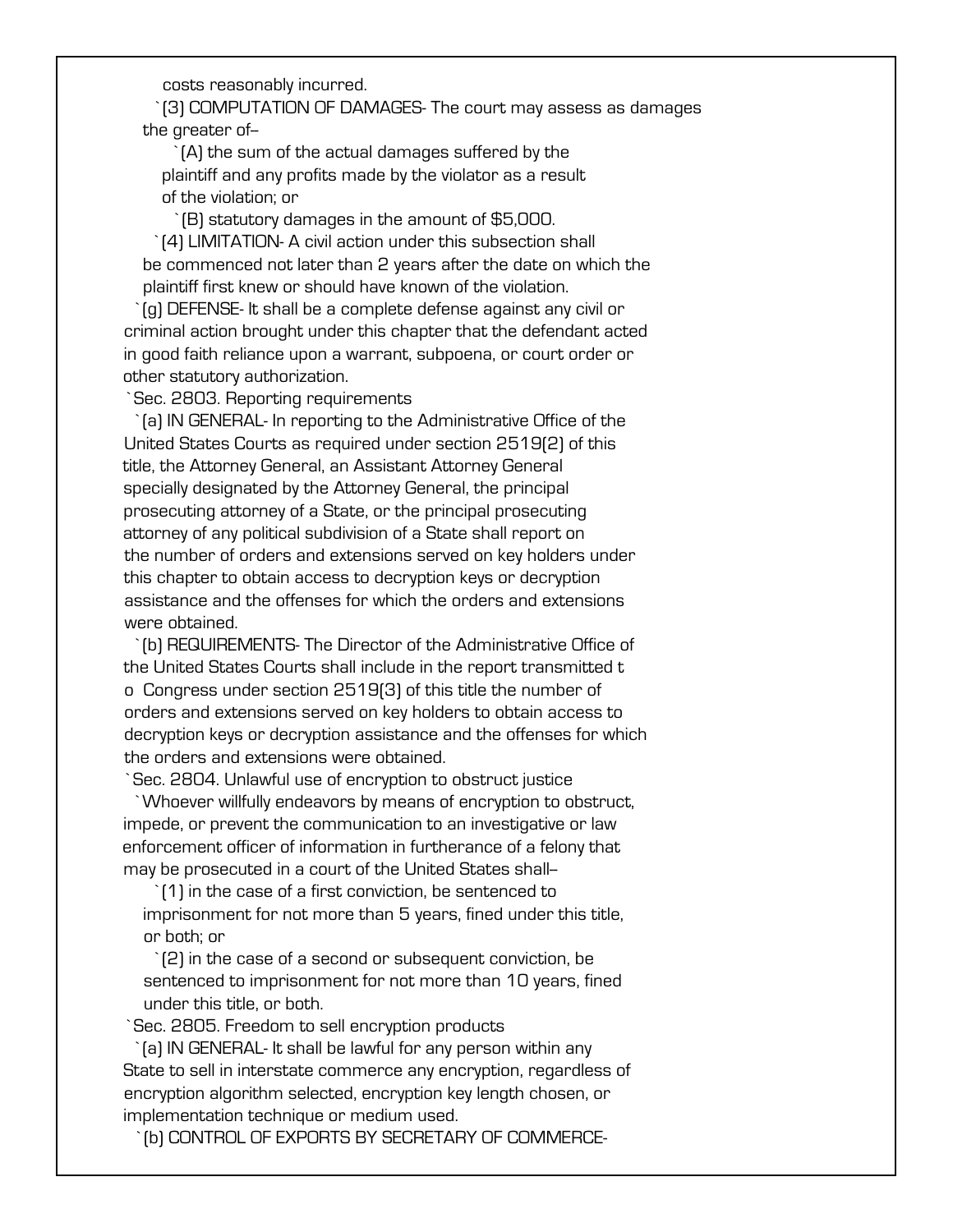`(1) GENERAL RULE- Notwithstanding any other law and subject to paragraphs (2), (3), and (4), the Secretary of Commerce shall have exclusive authority to control exports of all computer hardware, computer software, and technology for information security (including encryption), except computer hardware, software, and technology that is specifically designed or modified for military use, including command, control, and intelligence applications.

 `(2) ITEMS SUBJECT TO LICENSE EXCEPTION- Except as otherwise provided under the Trading With The Enemy Act (50 U.S.C. App. 1 et seq.) or the International Emergency Economic Powers Act (50 U.S.C. 1701 et seq.) (but only to the extent that the authority of the International Emergency Economic Powers Act is not exercised to extend controls imposed under the Export Administration Act of 1979), a license exception shall be made available for the export or reexport of--

 `(A) any computer software, including computer software with encryption capabilities, that is-

 `(i) generally available, as is, and designed for installation by the user or purchaser; or

 `(ii) in the public domain (including computer software available through the Internet or another interactive computer service) or publicly available because the computer software is generally accessible to the interested public in any form;

 `(B) any computing device or computer hardware that otherwise would be restricted solely on the basis that it incorporates or employs in any form computer software (including computer software with encryption capabilities) that is described in subparagraph (A);

 `(C) any computer software or computer hardware that is otherwise restricted solely on the basis that it incorporates or employs in any form interface mechanisms for interaction with other hardware and software, including encryption hardware and software; or

 `(D) any encryption technology related or ancillary to a device, software, or hardware described in subparagraph (A), (B), or (C).

 `(3) COMPUTER SOFTWARE, COMPUTER HARDWARE, AND TECHNOLOGY WITH ENCRYPTION CAPABILITIES- (A) Except as provided in subparagraph (B), the Secretary of Commerce shall authorize the export or reexport of computer software, computer hardware, and technology with encryption capabilities under a license exception if--

 `(i) a product offering comparable security is commercially available from a foreign supplier without effective restrictions;

`(ii) a product offering comparable security is generally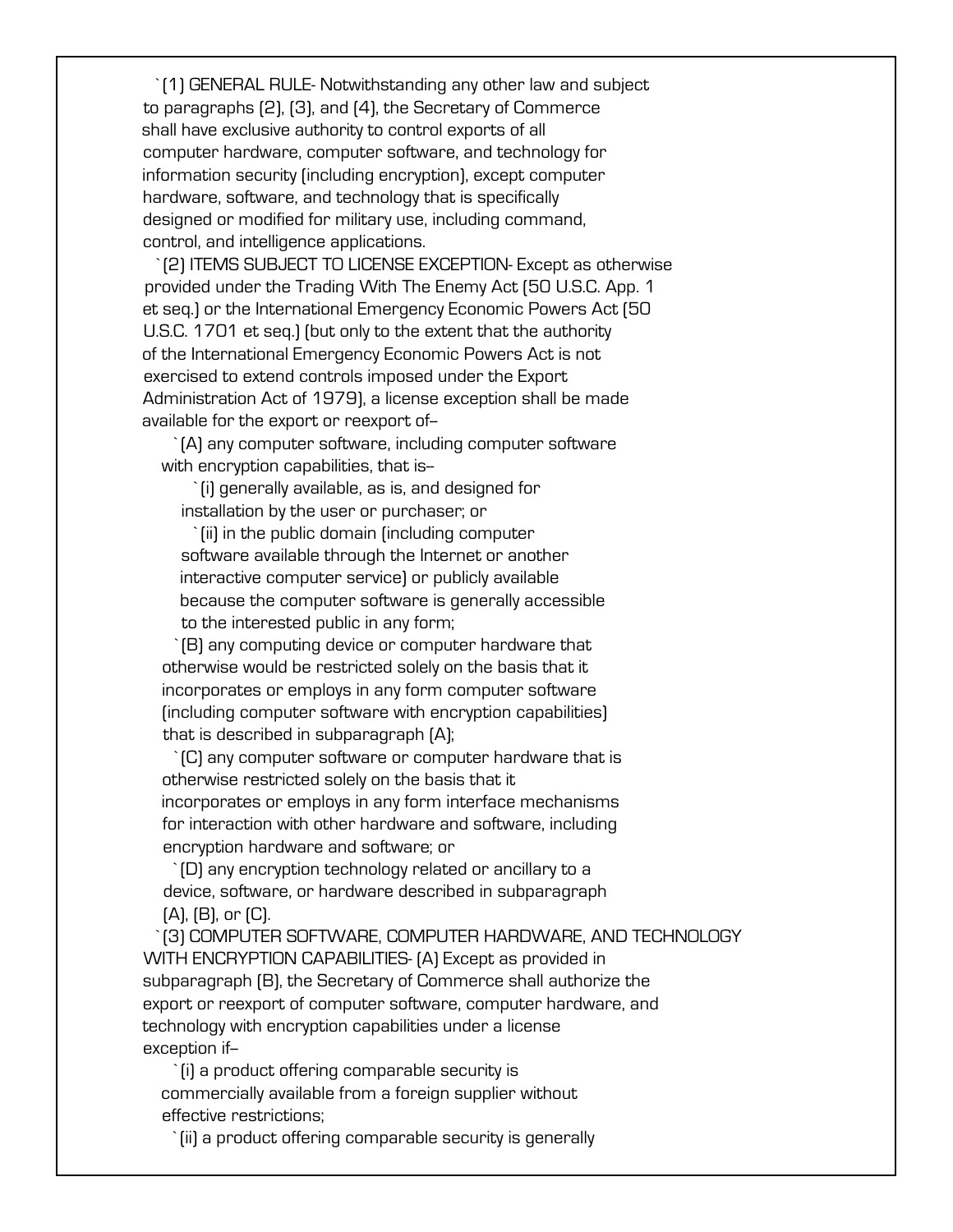available in a foreign country; or

(iii) the sole basis for otherwise withholding the license exception is the employment in the software, hardware, or technology of encryption from a foreign source. `(B) The Secretary of Commerce shall prohibit the export or reexport of computer software, computer hardware, and technology described in subparagraph (A) to a foreign country if the Secretary determines that there is substantial evidence that such software, hardware, or technology will be--

 `(i) diverted to a military end-use or an end-use supporting international terrorism;

`(ii) modified for military or terrorist end-use; or

 `(iii) reexported without requisite United States authorization.

`(4) DEFINITIONS- As used in this subsection--

 `(A) the term `as is' means, in the case of computer software (including computer software with encryption capabilities), a computer software program that is not designed, developed, or tailored by the computer software company for specific purchasers, except that such purchasers may supply certain installation parameters needed by the computer software program to function properly with the purchaser's system and may customize the computer software program by choosing among options contained in the computer software program;

 `(B) the term `computing device' means a device which incorporates one or more microprocessor-based central processing units that can accept, store, process, or provide output of data;

 `(C) the term `computer hardware', when used in conjunction with information security, includes computer systems, equipment, application-specific assemblies, modules, and integrated circuits;

 `(D) the term `generally available' means, in the case of computer software (including computer software with encryption capabilities), computer software that is widely offered for sale, license, or transfer including over-the-counter retail sales, mail order transactions, telephone order transactions, electronic distribution, and sale on approval;

 `(E) the term `interactive computer service' has the meaning provided that term in section 230(e)(2) of the Communications Act of 1934 (47 U.S.C. 230(e)(2));

 `(F) the term `Internet' has the meaning provided that term in section 230(e)(1) of the Communications Act of 1934 (47 U.S.C. 230(e)(1));

 `(G) the term `is designed for installation by the purchaser' means, in the case of computer software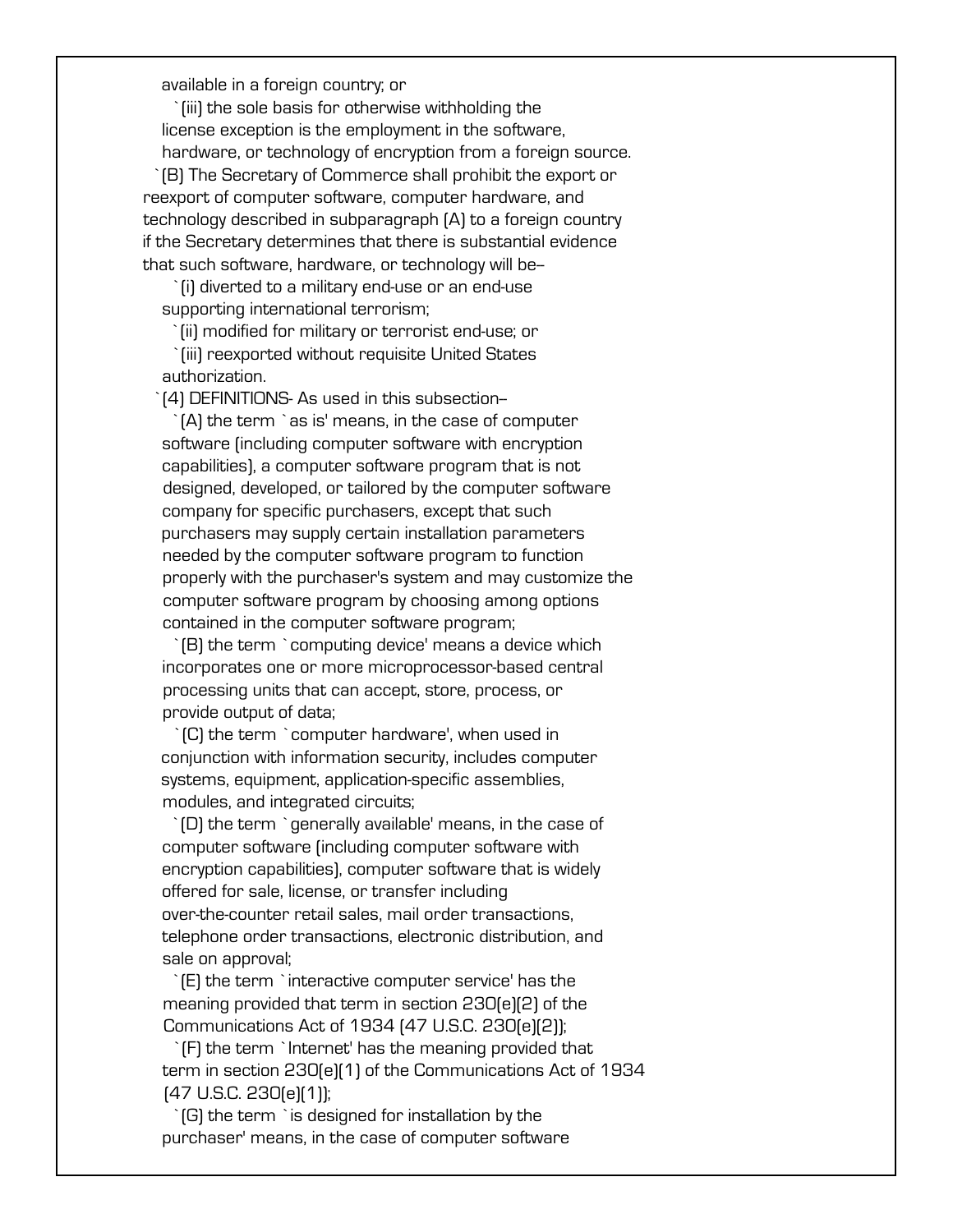(including computer software with encryption capabilities)--

 `(i) that the computer software company intends for the purchaser (including any licensee or transferee), who may not be the actual program user, to install the computer software program on a computing device and has supplied the necessary instructions to do so, except that the company may also provide telephone help-line services for software installation, electronic transmission, or basic operations; and

(ii) that the computer software program is designed for installation by the purchaser without further substantial support by the supplier;

 `(H) the term `license exception' means a general authorization applicable to a type of export that does not require an exporter to, as a condition of exporting--

 `(i) submit a written application to the Secretary of Commerce; or

 `(ii) receive prior written authorization by the Secretary of Commerce; and

 `(I) the term `technology' means specific information necessary for the development, production, or use of a product.

 `Sec. 2806. Requirements for release of decryption key or provision of decryption assistance to a foreign country

 `(a) IN GENERAL- Except as provided in subsection (b), no investigative or law enforcement officer or key holder may release a decryption key or provide decryption assistance to a foreign country.

`(b) CONDITIONS FOR COOPERATION WITH FOREIGN COUNTRY-

 `(1) IN GENERAL- In any case in which the United States has entered into a treaty or convention with a foreign country to provide mutual assistance with respect to decryption, the Attorney General (or the designee of the Attorney General) may, upon an official request to the United States from the foreign country, apply for an order described in paragraph (2) from the district court in which a key holder resides for-

 `(A) assistance in obtaining the release of a decryption key from the key holder; or

 `(B) obtaining decryption assistance from the key holder. `(2) CONTENTS OF ORDER- An order described in this paragraph is an order that directs the key holder involved to--

 `(A) release a decryption key to the Attorney General (or the designee of the Attorney General) for furnishing to the foreign country; or

 `(B) provide decryption assistance to the Attorney General (or the designee of the Attorney General) for furnishing to the foreign country.

`(3) REQUIREMENTS FOR ORDER- A judge of a court described in